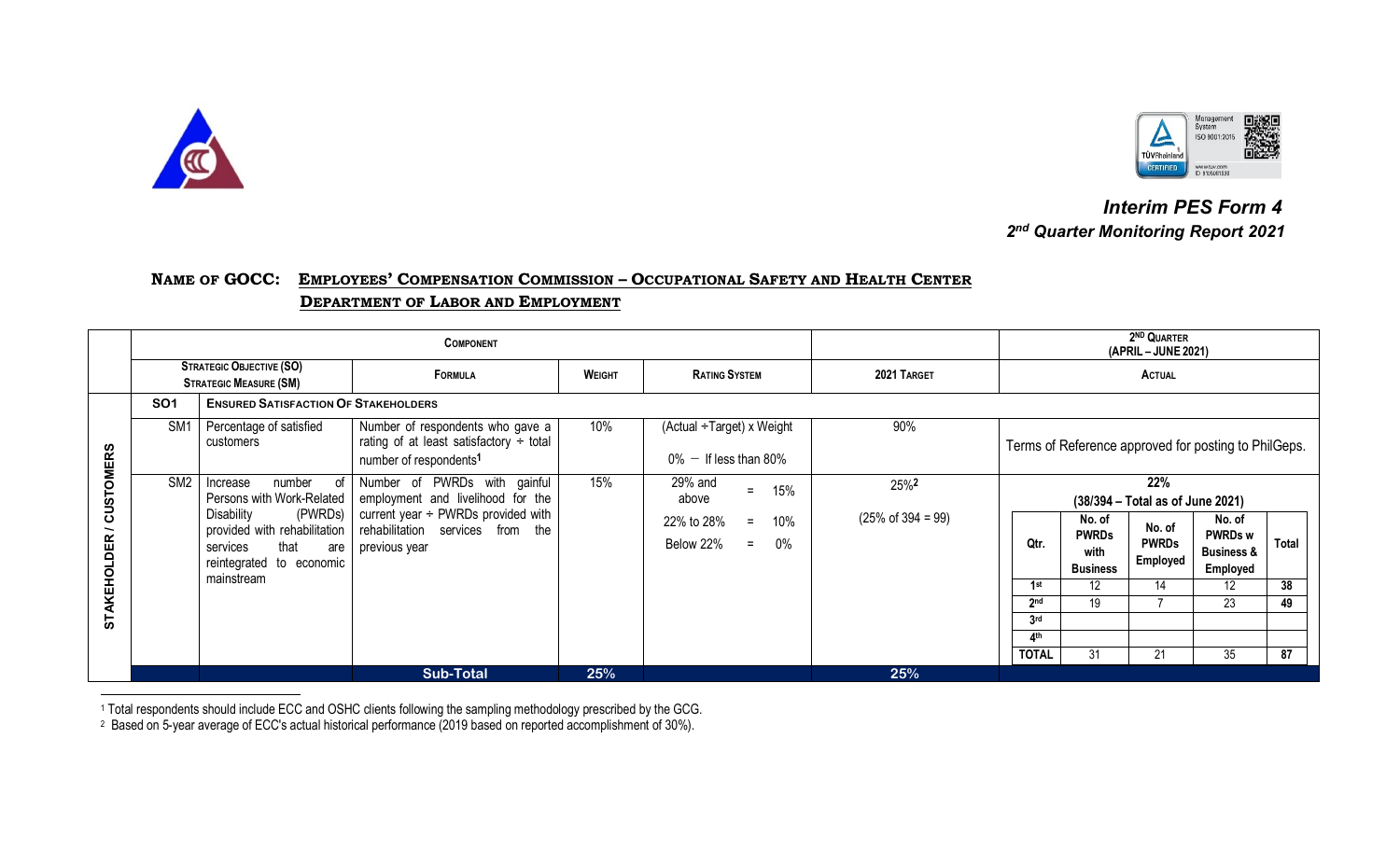|                  |                                                                  |                                                                  | <b>COMPONENT</b>                                                                                               |               | 2 <sup>ND</sup> QUARTER<br>(APRIL - JUNE 2021) |             |                                                                                                                                                                                                                                                                                                          |  |  |  |  |  |  |
|------------------|------------------------------------------------------------------|------------------------------------------------------------------|----------------------------------------------------------------------------------------------------------------|---------------|------------------------------------------------|-------------|----------------------------------------------------------------------------------------------------------------------------------------------------------------------------------------------------------------------------------------------------------------------------------------------------------|--|--|--|--|--|--|
|                  | <b>STRATEGIC OBJECTIVE (SO)</b><br><b>STRATEGIC MEASURE (SM)</b> |                                                                  | FORMULA                                                                                                        | <b>WEIGHT</b> | <b>RATING SYSTEM</b>                           | 2021 TARGET | <b>ACTUAL</b>                                                                                                                                                                                                                                                                                            |  |  |  |  |  |  |
|                  | <b>SO2</b>                                                       | <b>MAXIMIZED BUDGET UTILIZATION</b>                              |                                                                                                                |               |                                                |             |                                                                                                                                                                                                                                                                                                          |  |  |  |  |  |  |
|                  | SM <sub>3</sub>                                                  | Efficient<br>utilization<br>οf<br>corporate operating budget     | Total budget utilized $\div$ total DBM<br>approved budget                                                      | 10%           | All or nothing                                 | 90%         | 22%<br>₱132,474,842.03 of ₱596,085,000.00                                                                                                                                                                                                                                                                |  |  |  |  |  |  |
| <b>FINANCE</b>   |                                                                  |                                                                  |                                                                                                                |               |                                                |             | ECC - 23% as of June 30, 2021<br>(P63,778,782.03 of P277,031,000.00)                                                                                                                                                                                                                                     |  |  |  |  |  |  |
|                  |                                                                  |                                                                  |                                                                                                                |               |                                                |             | OSHC - 22% as of June 30, 2021<br>(P68,696,060.00 of P319,054,000.00)                                                                                                                                                                                                                                    |  |  |  |  |  |  |
|                  |                                                                  |                                                                  | <b>Sub-Total</b>                                                                                               | 10%           |                                                | 10%         |                                                                                                                                                                                                                                                                                                          |  |  |  |  |  |  |
|                  | SO <sub>3</sub>                                                  | <b>ENHANCED EC BENEFITS THROUGH POLICY ISSUANCES</b>             |                                                                                                                |               |                                                |             |                                                                                                                                                                                                                                                                                                          |  |  |  |  |  |  |
|                  | SM4                                                              | Increase number of<br>approved EC policy<br>issuances to enhance | Total number of EC policy issuances<br>geared towards the enhancement of<br>benefits and services <sup>3</sup> | 10%           | (Actual ÷Target) x Weight                      | 5 policies  | 140%<br>(7/5 as of June 2021)                                                                                                                                                                                                                                                                            |  |  |  |  |  |  |
| INTERNAL PROCESS |                                                                  | benefits and improve<br>services                                 |                                                                                                                |               |                                                |             | Granting of Compensation under P.D. No. 626 as<br>Amended, to all Covered Members and/or their<br>Qualified Beneficiaries in the event of Disability or Death<br>due to Inoculation under Republic Act (R.A.) No. 11525<br>(COVID-19 Vaccination Program Act of 2021) (ECC BR<br>No. 21-03-08)           |  |  |  |  |  |  |
|                  |                                                                  |                                                                  |                                                                                                                |               |                                                |             | Policy on the Compensability of Disability or Death<br>2.<br>Under P.D. No. 626 as Amended, due to Injuries<br>Sustained by Employees in the Public and Private<br>Sectors while in the Performance of their Duties or<br>Assigned Task in their Residences or Dwelling Places.<br>(ECC BR No. 21-03-09) |  |  |  |  |  |  |
|                  |                                                                  |                                                                  |                                                                                                                |               |                                                |             | Approving a One-time EC Top Up Cash Assistance of<br>Php30,000 for Claimants in the Private Sector with                                                                                                                                                                                                  |  |  |  |  |  |  |

a Policy pertains to an issuance providing for enhancement of benefits and/or improvement of services issued and approved either by the President of the Philippines or ECC Board. The increase in primary benefits require ap the President before implementation while increase in the accessory benefits and services only require approval of the Board.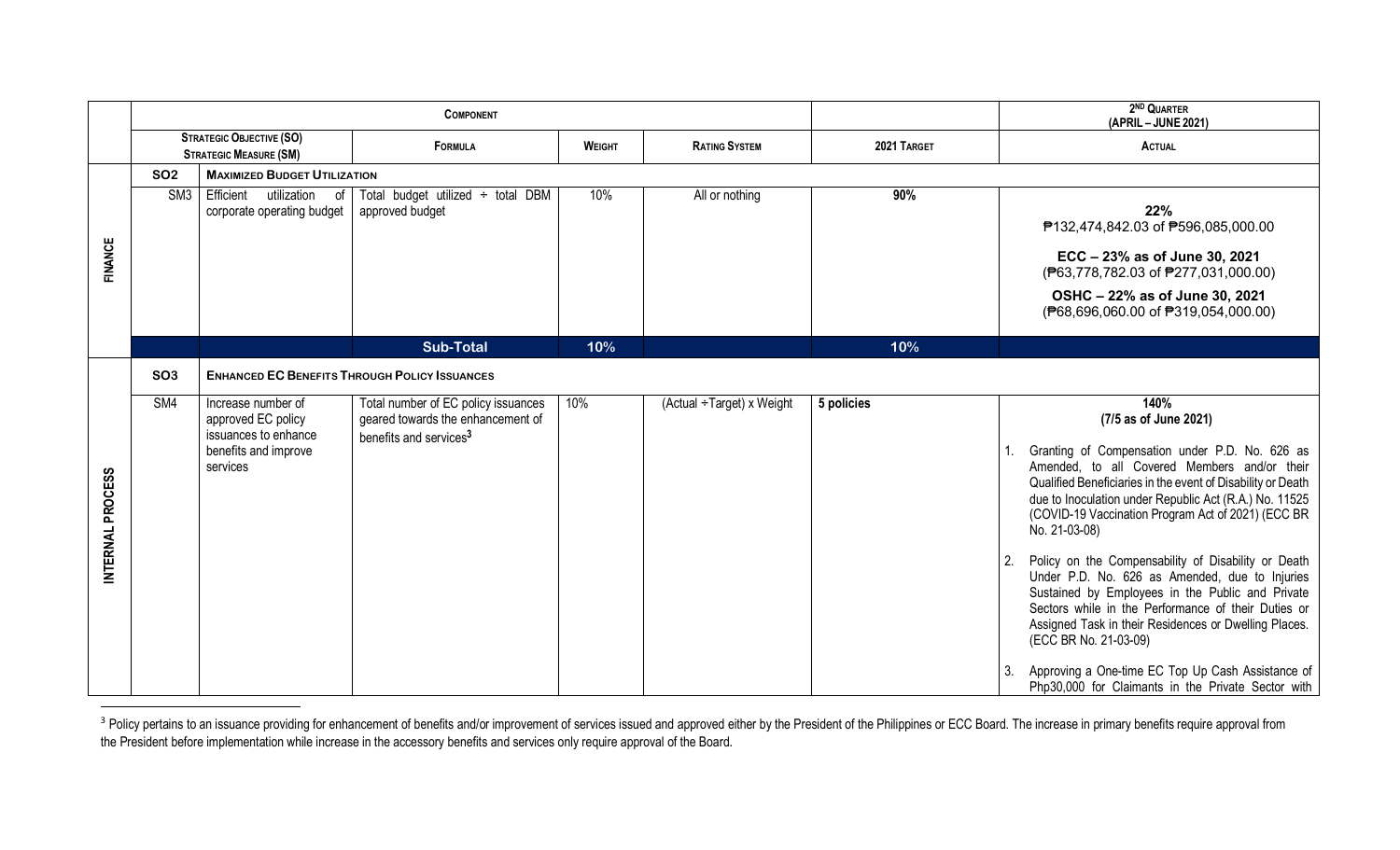|                                                                             | <b>COMPONENT</b> |               |                      |             | 2 <sup>ND</sup> QUARTER<br>(APRIL - JUNE 2021)                                                                                                                                                                                                                                                                                                                                                                                                                                                                                                                                                               |
|-----------------------------------------------------------------------------|------------------|---------------|----------------------|-------------|--------------------------------------------------------------------------------------------------------------------------------------------------------------------------------------------------------------------------------------------------------------------------------------------------------------------------------------------------------------------------------------------------------------------------------------------------------------------------------------------------------------------------------------------------------------------------------------------------------------|
| <b>STRATEGIC OBJECTIVE (SO)</b><br>FORMULA<br><b>STRATEGIC MEASURE (SM)</b> |                  | <b>WEIGHT</b> | <b>RATING SYSTEM</b> | 2021 TARGET | <b>ACTUAL</b>                                                                                                                                                                                                                                                                                                                                                                                                                                                                                                                                                                                                |
|                                                                             |                  |               |                      |             | Approved EC Benefits Because of Work-Related<br>COVID-19 (ECC BR No. 21-04-13 dated 06 April 2021)                                                                                                                                                                                                                                                                                                                                                                                                                                                                                                           |
|                                                                             |                  |               |                      |             | Conditions for the Compensability of COVID-19 under<br>4.<br>the ECC List of Occupational and Work-Related Disease<br>or Annex A of the Amended Rules on Employees'<br>Compensation (EC) (ECC BR No. 21-04-14 dated 06<br>April 2021)                                                                                                                                                                                                                                                                                                                                                                        |
|                                                                             |                  |               |                      |             | Guidelines on the Implementation of Administrative<br>Order No. 39 of the Office of the President Authorizing<br>the Grant of a One-Time Financial Assistance of<br>P20,000.00 to Employees' Compensation Pensioners in<br>the Public Sector (ECC BR No. 21-04-15 dated 28 April<br>2021                                                                                                                                                                                                                                                                                                                     |
|                                                                             |                  |               |                      |             | 6.<br>Further Easing the Prescriptive Period in the Filing of EC<br>Claims Under P.D. No. 626, As Amended, in All<br>Provinces, Highly-Urbanized Cities and Independent<br>Component Cities During the Entire Duration of State of<br>Public Health Emergency Due to Covid19 Pandemic<br>Amending for This Purpose B.R. No. 20-07-12<br>("Prescribing Guidelines On The Interruption Of The<br>Prescriptive Period For The Filing Of Employees'<br>Compensation [EC] Claims During Pandemic, Epidemic<br>Or Public Health Emergency And Other Fortuitous<br>Events") (ECC BR No. 21-05-17 dated 20 May 2021) |
|                                                                             |                  |               |                      |             | Guidelines on the Implementation of Administrative<br>Order No. 39 of the Office of the President Authorizing<br>the Grant of a One-Time Financial Assistance of<br>P20,000.00 to Employees' Compensation Pensioners in<br>the Private Sector (ECC BR No. 21-05-19 dated 21 May<br>2021                                                                                                                                                                                                                                                                                                                      |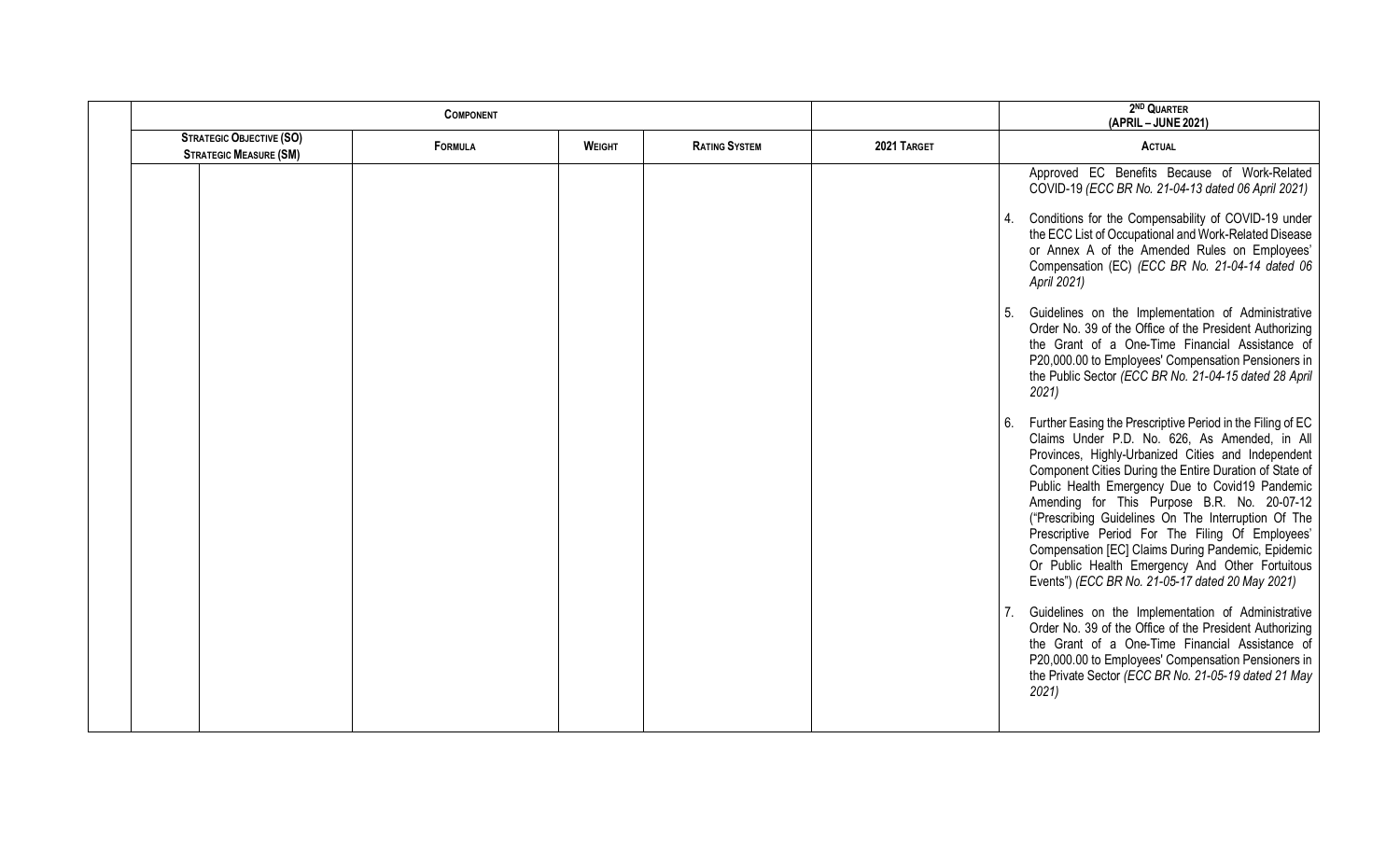|                                                                  |                                                                                   | <b>COMPONENT</b>                                                                                                                                                       |               | 2ND QUARTER<br>(APRIL - JUNE 2021) |                                                                                             |                                                                            |                                   |                      |    |    |  |  |  |
|------------------------------------------------------------------|-----------------------------------------------------------------------------------|------------------------------------------------------------------------------------------------------------------------------------------------------------------------|---------------|------------------------------------|---------------------------------------------------------------------------------------------|----------------------------------------------------------------------------|-----------------------------------|----------------------|----|----|--|--|--|
| <b>STRATEGIC OBJECTIVE (SO)</b><br><b>STRATEGIC MEASURE (SM)</b> |                                                                                   | FORMULA                                                                                                                                                                | <b>WEIGHT</b> | <b>RATING SYSTEM</b>               | 2021 TARGET                                                                                 |                                                                            |                                   | <b>ACTUAL</b>        |    |    |  |  |  |
| <b>SO4</b>                                                       | <b>PROMPT AND FAIR RESOLUTION OF CASES</b>                                        |                                                                                                                                                                        |               |                                    |                                                                                             |                                                                            |                                   |                      |    |    |  |  |  |
| SM <sub>5</sub>                                                  | Efficient disposition of<br>appealed cases within the<br>Process Cycle Time (PCT) | Number of cases acted upon within<br>PCT from receipt of complete<br>documents $\div$ number of cases as of<br>30 November                                             | 15%           | (Actual ÷ Target) x Weight         | 100%<br>of Appealed Cases disposed<br>within the Applicable<br>Processing Time <sup>4</sup> | Total<br>appealed<br>cases<br>disposed<br>within 20<br>working<br>days PCT | Q <sub>1</sub><br>100%<br>(20/20) | Q2<br>82%<br>(47/57) |    | Q3 |  |  |  |
| <b>SO5</b><br>SM6                                                | PWRDs facilitated with<br>rehabilitation services<br>(PT/OT, Prosthesis and       | <b>INCREASED AVAILMENT OF REHABILITATION SERVICES FOR PWRDS</b><br>Number of PWRDs with valid<br>requests provided with rehabilitation<br>÷ total number of PWRDs with | 10%           | All or nothing                     | 100%                                                                                        | 117 PWRDs provided with rehabilitation services                            |                                   | 100%                 |    |    |  |  |  |
|                                                                  | Skills and Entrepreneurial<br>training)                                           | complete documents                                                                                                                                                     |               |                                    |                                                                                             |                                                                            | Q1                                | Q2                   | Q3 | Q4 |  |  |  |
|                                                                  |                                                                                   |                                                                                                                                                                        |               |                                    |                                                                                             | PT/OT                                                                      | $\overline{7}$                    | 17                   |    |    |  |  |  |
|                                                                  |                                                                                   |                                                                                                                                                                        |               |                                    |                                                                                             | Prosthesis                                                                 | $\overline{2}$                    | $\overline{2}$       |    |    |  |  |  |
|                                                                  |                                                                                   |                                                                                                                                                                        |               |                                    |                                                                                             | Entrepreneurial<br>/Skills Training                                        | 43                                | 46                   |    |    |  |  |  |
|                                                                  |                                                                                   |                                                                                                                                                                        |               |                                    |                                                                                             | Total                                                                      | 52                                | 65                   |    |    |  |  |  |
|                                                                  |                                                                                   |                                                                                                                                                                        |               |                                    |                                                                                             |                                                                            |                                   |                      |    |    |  |  |  |

l <sup>4</sup> Applicable processing time based on compliance with Republic Act No. 11032 or the Ease of Doing Business and Efficient Government Service Delivery Act of 2018.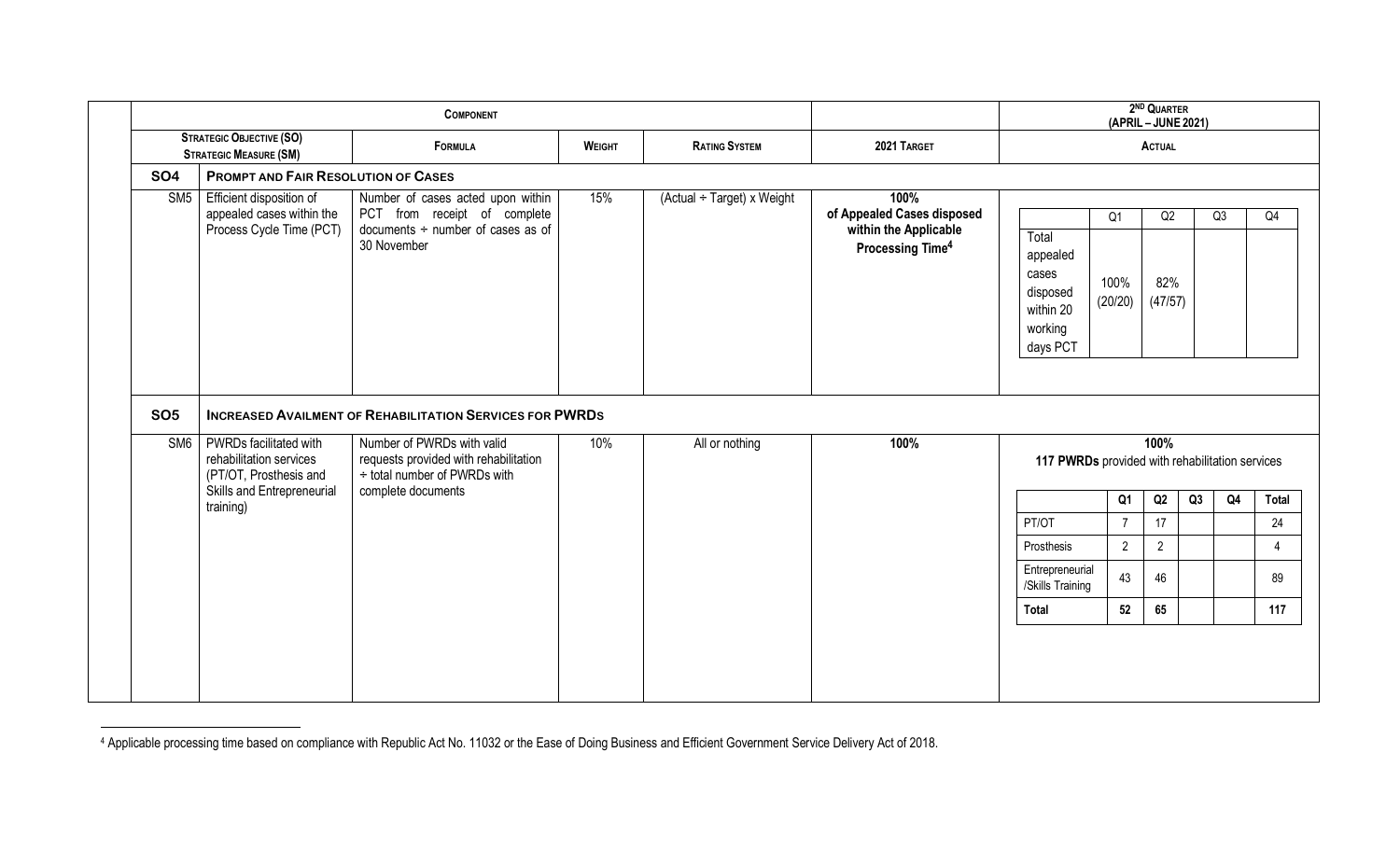|                               |                                                                                                                      | <b>COMPONENT</b>                                                                              |               | 2 <sup>ND</sup> QUARTER<br>(APRIL - JUNE 2021) |                                                     |                                                       |                |                                   |    |                |                |  |
|-------------------------------|----------------------------------------------------------------------------------------------------------------------|-----------------------------------------------------------------------------------------------|---------------|------------------------------------------------|-----------------------------------------------------|-------------------------------------------------------|----------------|-----------------------------------|----|----------------|----------------|--|
|                               | <b>STRATEGIC OBJECTIVE (SO)</b><br><b>STRATEGIC MEASURE (SM)</b>                                                     | FORMULA                                                                                       | <b>WEIGHT</b> | 2021 TARGET                                    | ACTUAL                                              |                                                       |                |                                   |    |                |                |  |
| SO <sub>6</sub>               |                                                                                                                      | <b>IMPROVED AWARENESS AND CAPACITY IN PRIORITY AREAS</b>                                      |               |                                                |                                                     |                                                       |                |                                   |    |                |                |  |
| SM7                           | Increase the number of<br>new batches for the<br>mandatory Occupational<br>Safety and Health (OSHC)                  | Actual number of batches provided<br>for safety officers in compliance with<br>R.A. No. 11058 | 10%           | All or nothing                                 | 175 new batches of OSH<br>trainings                 | 134%<br>(234/175 batches as of June 2021)             |                |                                   |    |                |                |  |
|                               | trainings conducted                                                                                                  |                                                                                               |               |                                                |                                                     |                                                       | Q <sub>1</sub> | Q2                                | Q3 | Q4             | Total          |  |
|                               |                                                                                                                      |                                                                                               |               |                                                |                                                     | New batches<br>provided with<br><b>OSHC Trainings</b> | 42             | 192                               |    |                | 234            |  |
| <b>SO7</b><br>SM <sub>8</sub> | <b>EFFICIENT DELIVERY OF TECHNICAL SERVICES</b><br>Percentage of technical<br>services <sup>5</sup> completed within | Number of technical services<br>completed within PCT $\div$ total number                      | 10%           | (Actual ÷ Target) x Weight                     | 100%<br>of Technical Services                       |                                                       |                | 100%<br>(155/155 as of June 2021) |    |                |                |  |
|                               | the process cycle time<br>(PCT)                                                                                      | of technical services with valid<br>request                                                   |               | $0\%$ = if less than 95%                       | completed within the<br>prescribed PCT <sup>6</sup> |                                                       | Q1             | Q2                                | Q3 | Q <sub>4</sub> | <b>Total</b>   |  |
|                               |                                                                                                                      |                                                                                               |               |                                                |                                                     | OH<br>Examination                                     | $\overline{2}$ | 5                                 |    |                | $\overline{7}$ |  |
|                               |                                                                                                                      |                                                                                               |               |                                                |                                                     | PPE Testing                                           | 87             | 61                                |    |                | 148            |  |
|                               |                                                                                                                      |                                                                                               |               |                                                |                                                     | <b>WEM</b>                                            | $\mathbf 0$    | $\mathbf{0}$                      |    |                | $\mathbf 0$    |  |
|                               |                                                                                                                      |                                                                                               |               |                                                |                                                     | <b>Total</b>                                          | 89             | 66                                |    |                | 155            |  |
|                               |                                                                                                                      | <b>Sub-Total</b>                                                                              | 55%           |                                                | 55%                                                 |                                                       |                |                                   |    |                |                |  |

<sup>-&</sup>lt;br>5 <sup>5</sup>Technical services: (1) Work Environment Measurement; (2) Biological Monitoring for heavy metals and organize solvents; and (3) Personnel Protective Equipment (PPE) Testing

<sup>&</sup>lt;sup>6</sup> Applicable processing time based on compliance with Republic Act No. 11032 or the Ease of Doing Business and Efficient Government Service Delivery Act of 2018.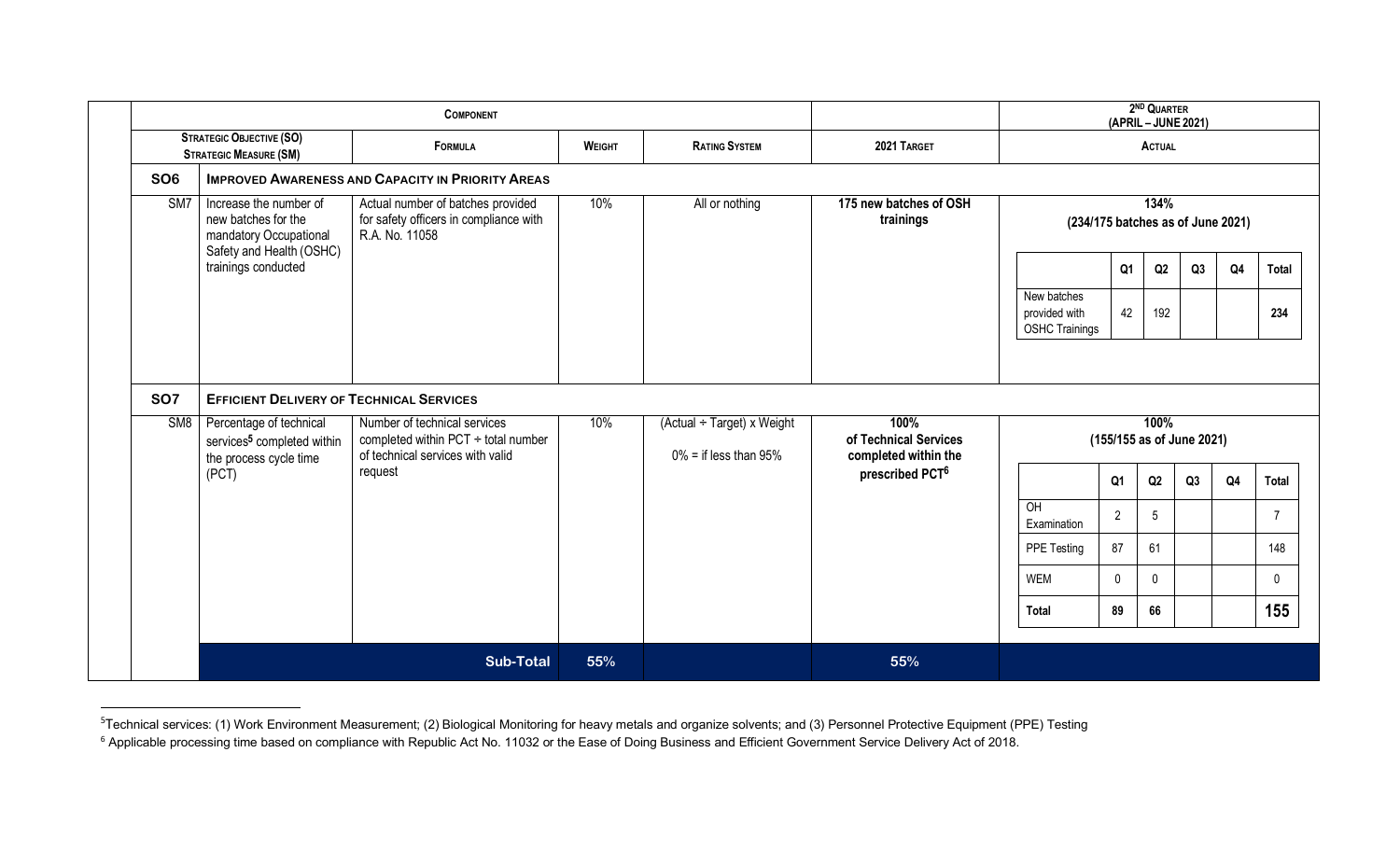|             |                                                                  | <b>COMPONENT</b>                                                     |               | 2ND QUARTER<br>(APRIL - JUNE 2021) |                                                 |                                                                                                                                                                                                                                                                                                                                                                                                                                                                                                                                                                                                                                                                                                                          |
|-------------|------------------------------------------------------------------|----------------------------------------------------------------------|---------------|------------------------------------|-------------------------------------------------|--------------------------------------------------------------------------------------------------------------------------------------------------------------------------------------------------------------------------------------------------------------------------------------------------------------------------------------------------------------------------------------------------------------------------------------------------------------------------------------------------------------------------------------------------------------------------------------------------------------------------------------------------------------------------------------------------------------------------|
|             | <b>STRATEGIC OBJECTIVE (SO)</b><br><b>STRATEGIC MEASURE (SM)</b> | FORMULA                                                              | <b>WEIGHT</b> | <b>RATING SYSTEM</b>               | 2021 TARGET                                     | <b>ACTUAL</b>                                                                                                                                                                                                                                                                                                                                                                                                                                                                                                                                                                                                                                                                                                            |
| <b>SO8</b>  |                                                                  | <b>MAINTENANCE AND IMPLEMENTATION OF A QUALITY MANAGEMENT SYSTEM</b> |               |                                    |                                                 |                                                                                                                                                                                                                                                                                                                                                                                                                                                                                                                                                                                                                                                                                                                          |
| <b>SM09</b> | <b>Improve Quality</b><br>Management System                      | Actual accomplishment                                                | 5%            | All or nothing                     | <b>Maintain ISO Certification</b><br>9001:20157 | ECC<br>- Functional quality objectives (FQO) of different<br>processes continuously updated<br>- Process flow on EC Appealed Case Disposition<br>reviewed and updated<br>- New members of the ECC-ISO Committee<br>identified and approved; ECC QMS Memo 21-<br>approved on 24 February 2021,<br>01<br>Reconstitution of the ECC QMS Committee and<br>their roles<br>- New auditors attended QMS Auditing ISO<br>9001:2015 and 2018 Modules 1 and 2 on March<br>23-24, 2021<br>- ECC-ISO Committee attended the Training on<br>Process Orientation on July 08, 2021<br>- Conducted 1 <sup>st</sup> Management Review Meeting for<br>2021 on July 15, 2021<br><b>OSHC</b><br>- Implementation of QMS procedures sustained |

 <sup>7</sup> Should cover both ECC and OSHC processes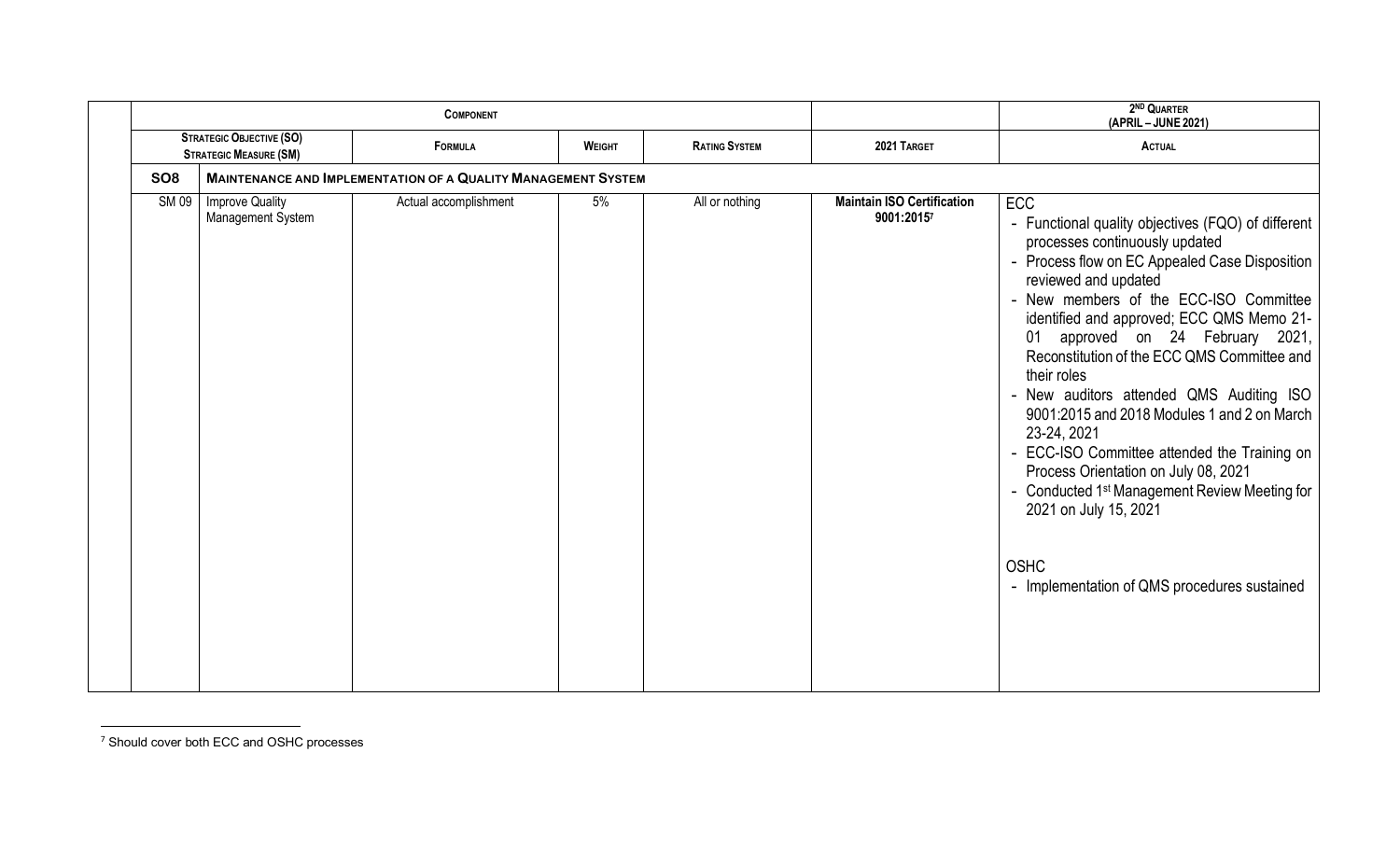|                            |                                                                  |                                                               | <b>COMPONENT</b>                                               |               |                      | 2ND QUARTER<br>(APRIL - JUNE 2021)                                                            |                                                                 |                                                                               |                                                                        |    |                |              |  |
|----------------------------|------------------------------------------------------------------|---------------------------------------------------------------|----------------------------------------------------------------|---------------|----------------------|-----------------------------------------------------------------------------------------------|-----------------------------------------------------------------|-------------------------------------------------------------------------------|------------------------------------------------------------------------|----|----------------|--------------|--|
|                            | <b>STRATEGIC OBJECTIVE (SO)</b><br><b>STRATEGIC MEASURE (SM)</b> |                                                               | FORMULA                                                        | <b>WEIGHT</b> | <b>RATING SYSTEM</b> | 2021 TARGET                                                                                   | <b>ACTUAL</b>                                                   |                                                                               |                                                                        |    |                |              |  |
|                            | SO <sub>9</sub>                                                  |                                                               | <b>DEVELOPMENT OF HUMAN RESOURCES CAPABILITIES</b>             |               |                      |                                                                                               |                                                                 |                                                                               |                                                                        |    |                |              |  |
|                            | <b>SM 10</b>                                                     | Improvement of the<br>Competency Level of the<br>Organization | Competency Baseline <sup>8</sup> / Competency<br>Baseline 2019 | 5%            | All or nothing       | Improvement on the Competency<br>of the Organization based on the<br>2020 year-end assessment | <b>Improved Competency</b><br>based on 2020 year-end assessment |                                                                               |                                                                        |    |                |              |  |
|                            |                                                                  |                                                               |                                                                |               |                      |                                                                                               |                                                                 | Percentage of Employees with Competency Gaps<br>Provided with HR intervention |                                                                        |    |                |              |  |
|                            |                                                                  |                                                               |                                                                |               |                      |                                                                                               |                                                                 | Q <sub>1</sub>                                                                | Q2                                                                     | Q3 | Q <sub>4</sub> | <b>TOTAL</b> |  |
|                            |                                                                  |                                                               |                                                                |               |                      |                                                                                               | ECC                                                             | 19%                                                                           | 27%                                                                    |    |                | 46%          |  |
| <b>LEARNING AND GROWTH</b> |                                                                  |                                                               |                                                                |               |                      |                                                                                               | OSHC                                                            | On-going<br>assessment                                                        | Continuing<br>Assessment<br>of<br>competencies<br>for each<br>employee |    |                |              |  |
|                            |                                                                  |                                                               |                                                                |               |                      |                                                                                               |                                                                 |                                                                               |                                                                        |    |                |              |  |
|                            |                                                                  |                                                               | <b>Sub-Total</b>                                               | 10%           |                      | 10%                                                                                           |                                                                 |                                                                               |                                                                        |    |                |              |  |
|                            |                                                                  |                                                               | <b>TOTAL</b>                                                   | 100%          |                      | 100%                                                                                          |                                                                 |                                                                               |                                                                        |    |                |              |  |

**B** where: a = Competency required, A = Total number of Competencies required of position, b = Personnel profiled, B = Total number of personnel profiled **B** 

extinations of the organization shall pertain to the average percentage of required competencies met which can be computed using the following formula:<br><sup>8</sup> The competency baseline of the organization shall pertain to the a

 $\sum_{b=1}^B$  $\ _{B=\left[}\frac{\sum_{a=1}^{A} \left( \frac{Actual \: Competency \: Level}{Required \: Competency \: Level}\right)_{a}}{A}\right]$  $\frac{\mathbf{I}_b}{\mathbf{b}}$